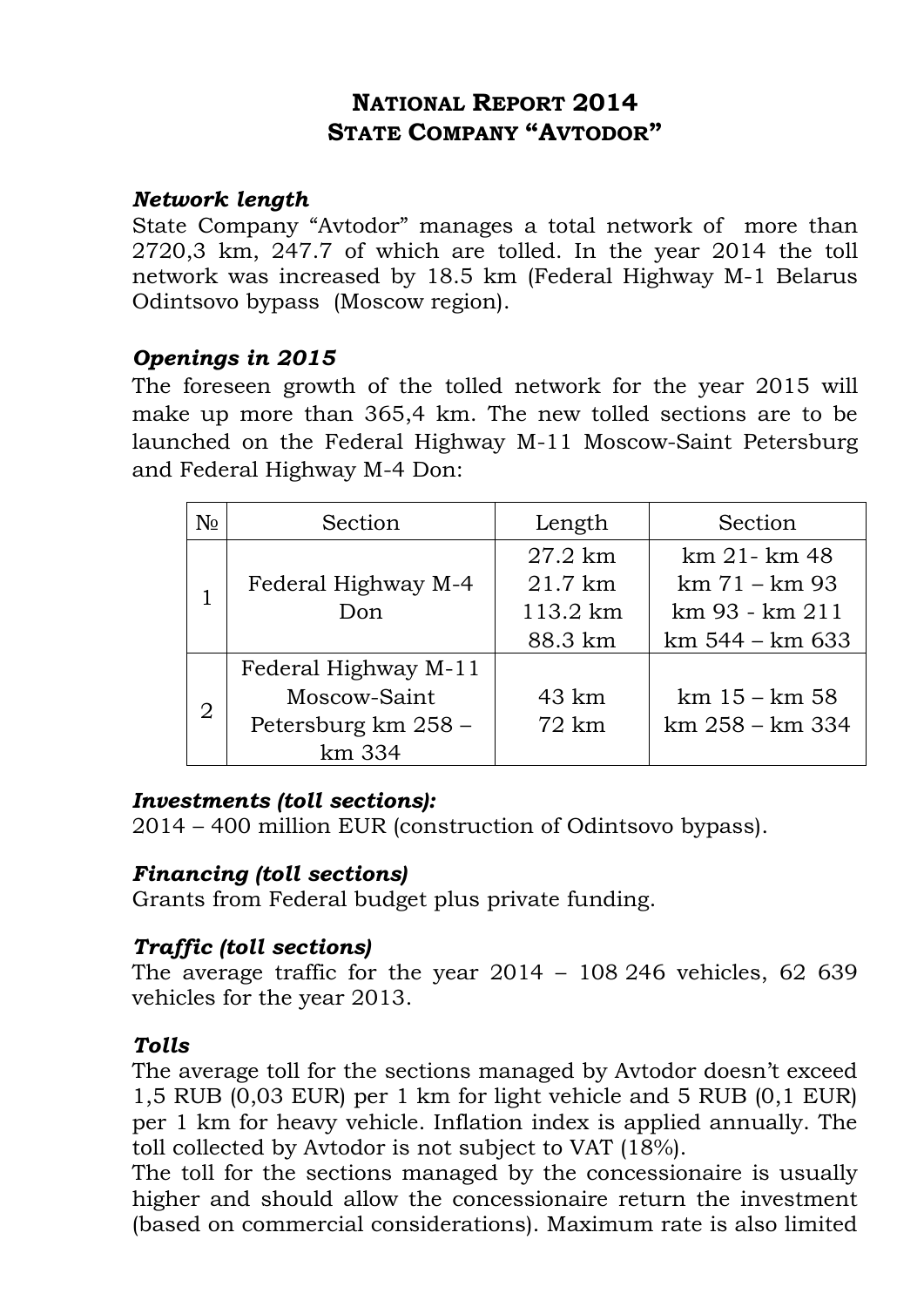by the Government. The toll directly collected by the concessionaire is subject to VAT (18%).

## *Revenues:*

The revenue received in 2014 makes 75.16 million EUR (exchange rate 1EUR=50 RUB).

## *Safety*

No information available.

## *Long terms forecasts and tendencies*

Prospective Motorway Network by 2030 (total length of the perspective highways and motorways will reach 12,000 km). Please see the scheme below presenting the development of the Avtodor network:



## *Significant actions already started*

State company "Avtodor" has a comprehensive programme aiming at the improving of the existing network and constructing of new motorways.

## *Evolution of Network in 2015*

1. Start of construction of the Central Ring Road. Announcing the concession tender to finance, build and operate (sections  $3 \& 4$ ); 2. Launching operation of the new sections of M-11 "Moscow - St. Petersburg" 15 km - 58 km and 258 km - 334 km (Bypass, V. Volochek, Tver region).